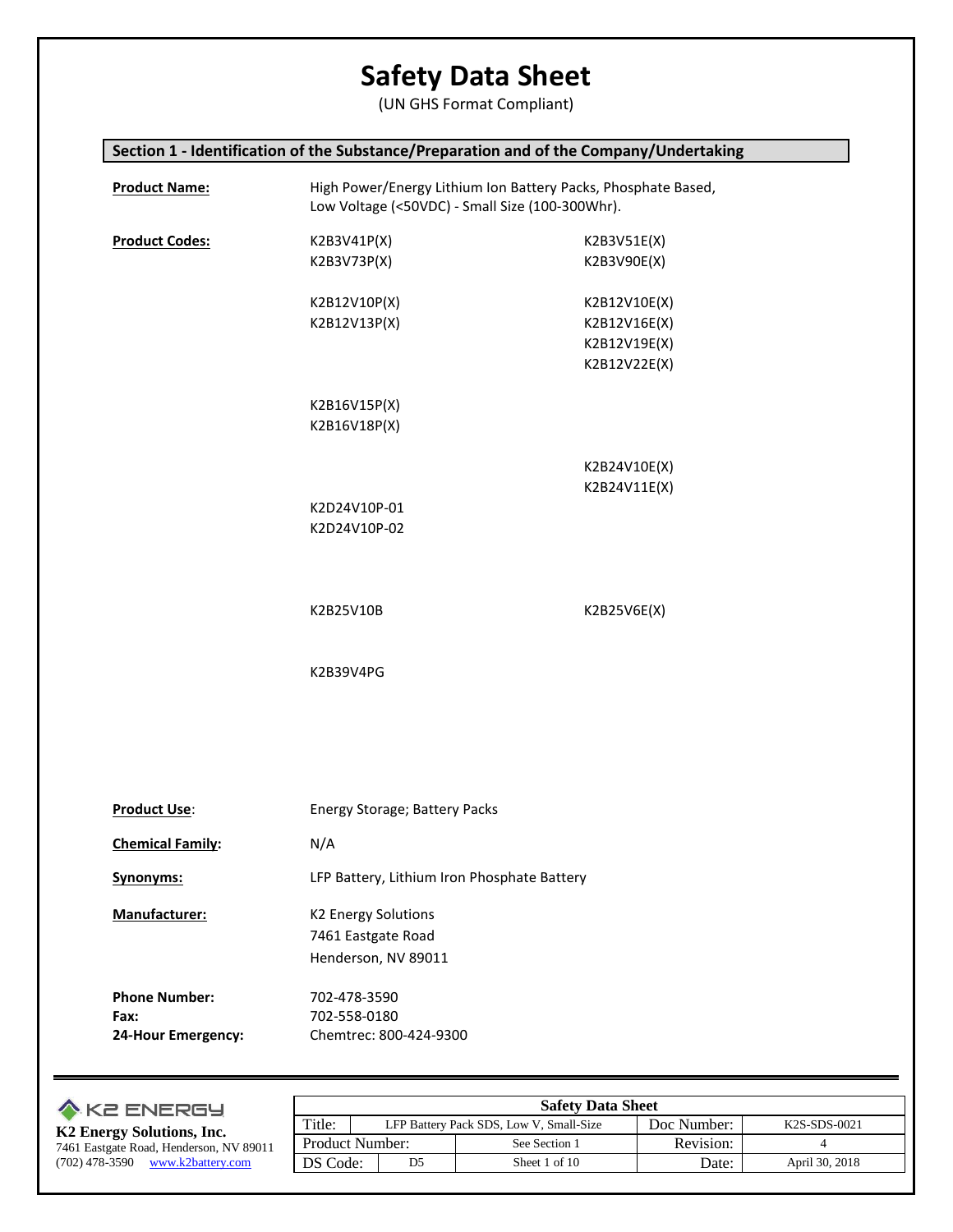(UN GHS Format Compliant)

| <b>Section 2 - Hazards Identification</b>                   |                                                                                                                                                                                                                                                                                                                     |                                                                                                                                                                                                                                                                                                                                                                                                                                                                                                                                                                                                                                                                                                                                                                                 |                          |  |
|-------------------------------------------------------------|---------------------------------------------------------------------------------------------------------------------------------------------------------------------------------------------------------------------------------------------------------------------------------------------------------------------|---------------------------------------------------------------------------------------------------------------------------------------------------------------------------------------------------------------------------------------------------------------------------------------------------------------------------------------------------------------------------------------------------------------------------------------------------------------------------------------------------------------------------------------------------------------------------------------------------------------------------------------------------------------------------------------------------------------------------------------------------------------------------------|--------------------------|--|
| <b>Protective Clothing</b>                                  | <b>NFPA Rating (USA)</b>                                                                                                                                                                                                                                                                                            | <b>EC Classification</b>                                                                                                                                                                                                                                                                                                                                                                                                                                                                                                                                                                                                                                                                                                                                                        | <b>GHS Hazard Symbol</b> |  |
| Not Required with Normal Use                                |                                                                                                                                                                                                                                                                                                                     | Not Classified as Hazardous                                                                                                                                                                                                                                                                                                                                                                                                                                                                                                                                                                                                                                                                                                                                                     | Warning                  |  |
| <b>Preparation Hazards and</b><br><b>Classification:</b>    |                                                                                                                                                                                                                                                                                                                     | Not dangerous with normal use. The materials within the component cells<br>contained in the battery may only represent a hazard if the structural integrity of<br>the battery and the component cell is compromised. Do not expose the batteries to<br>fire or open flame. Do not connect or mix batteries of varying sizes, chemistries, or<br>types. Do not short circuit, puncture, incinerate, crush, over-charge, over discharge,<br>or expose the batteries to temperatures above or below the declared limit.<br>Damage to the batteries may result in the risk of fire or explosion, which could<br>release dangerous hydrogen fluoride gas and exposure to the ingredients contained<br>within the cells of the battery or their combustion products could be harmful. |                          |  |
| Appearance, Color, and<br>Odor:                             | Solid object, no odor.                                                                                                                                                                                                                                                                                              |                                                                                                                                                                                                                                                                                                                                                                                                                                                                                                                                                                                                                                                                                                                                                                                 |                          |  |
| <b>Primary Route(s) of</b><br><b>Exposure:</b>              | Risk of exposure will only occur if the battery component cell is mechanically,<br>thermally, or electrically damaged and the enclosure is compromised. If this occurs,<br>exposure to electrolyte solutions contained within the battery cell may occur by<br>inhalation, eye contact, skin contact and ingestion. |                                                                                                                                                                                                                                                                                                                                                                                                                                                                                                                                                                                                                                                                                                                                                                                 |                          |  |
| <b>Potential Health Effects:</b>                            | Acute (Short Term): see Section 8 for Exposure Controls and Personal Protection.<br>In the event of disassembly or rupture, the electrolyte contained in the cell is                                                                                                                                                |                                                                                                                                                                                                                                                                                                                                                                                                                                                                                                                                                                                                                                                                                                                                                                                 |                          |  |
| Inhalation:                                                 | corrosive and may cause burns to skin and eyes.<br>Inhalation of material from a sealed battery is not an expected route of exposure.                                                                                                                                                                               |                                                                                                                                                                                                                                                                                                                                                                                                                                                                                                                                                                                                                                                                                                                                                                                 |                          |  |
| Ingestion:                                                  |                                                                                                                                                                                                                                                                                                                     | Vapors or mists from a ruptured battery may cause respiratory irritation.<br>Swallowing of material from a sealed battery is not an expected route of exposure.<br>Swallowing mists from a ruptured battery may cause respiratory irritation, chemical<br>burns of the mouth and gastrointestinal tract irritation.                                                                                                                                                                                                                                                                                                                                                                                                                                                             |                          |  |
| Skin:                                                       | Contact between the battery and skin will not cause any harm. Skin contact with<br>positive and negative terminals of high voltages may cause burns to the skin. Skin<br>contact with a ruptured battery can cause skin irritation.                                                                                 |                                                                                                                                                                                                                                                                                                                                                                                                                                                                                                                                                                                                                                                                                                                                                                                 |                          |  |
| Eye:                                                        | the eye.                                                                                                                                                                                                                                                                                                            | Eye contact with the contents of a ruptured battery can cause severe irritation to                                                                                                                                                                                                                                                                                                                                                                                                                                                                                                                                                                                                                                                                                              |                          |  |
| <b>Medical Conditions</b><br><b>Aggravated by Exposure:</b> | Medical conditions related to potential exposure modalities may be exacerbated by<br>exposure to the materials.                                                                                                                                                                                                     |                                                                                                                                                                                                                                                                                                                                                                                                                                                                                                                                                                                                                                                                                                                                                                                 |                          |  |
| <b>Electric Shock and Burn:</b>                             | except by qualified personnel.                                                                                                                                                                                                                                                                                      | Battery System is not hazardous with normal use. The battery system does contain<br>dangerous current capability. The battery system should not be opened or serviced                                                                                                                                                                                                                                                                                                                                                                                                                                                                                                                                                                                                           |                          |  |

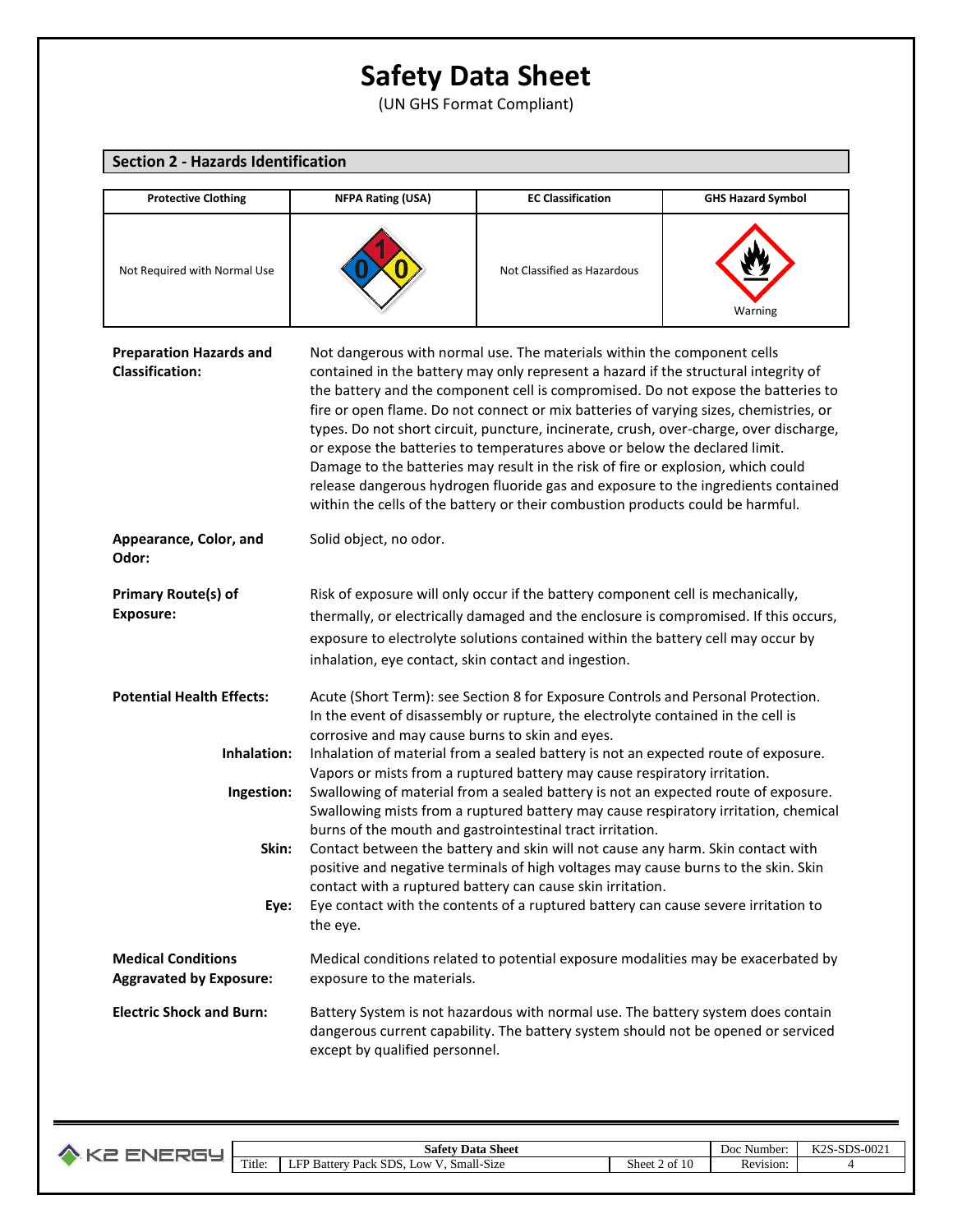(UN GHS Format Compliant)

### **Section 3 - Composition/Information on Ingredients**

As manufactured and under normal use, this battery is not expected to expose user to hazardous ingredients.

USA: This item is an article pursuant to 29 CFR 1910.1200 and, as such, is not subject to the OSHA Hazard Communication Standard requirement. The information contained in this Safety Data Sheet contains valuable information critical to the safe handling and proper use of the product. This SDS should be retained and available for employees and other users of this product.

Canada: This is not a controlled product under WHMIS. This product meets the definition of a "manufactured article" and is not subject to the regulations of the Hazardous Products Act.

European Communities (EC): This product is not classified as hazardous according to Regulation (EC) No. 1272/2008. This product contains dangerous ingredients however, there is no expected release during use of the product and there is a barrier preventing exposure of the user and the environment.

Any hazardous ingredients will only be contained in the sealed battery cell components within the battery pack. All other component parts of the battery pack are inert materials that do not pose any hazard under normal use and handling. The following chart is the material content of typical material make up of a component cell.

|                                  |                | Percent of  |                                                       |
|----------------------------------|----------------|-------------|-------------------------------------------------------|
| <b>Common Chemical Name</b>      | CAS#           | Content (%) | <b>Classification and Hazard Labeling</b>             |
| Lithium Iron Phosphate (LiFePO4) | 15365-14-7     | 25-35       | Eye, Skin, Respiratory Irritant                       |
| Carbon, as Graphite              | 7440-44-0      | $12 - 18$   | Eye, Skin, Respiratory Irritant                       |
| Aluminum Metal                   | 7429-90-5      | $3 - 7$     | Inert                                                 |
| Copper Metal                     | 7440-50-8      | $5-9$       | Inert                                                 |
| Electrolyte:                     |                |             | Mixture: Flammable; Reactive; Sensitizer; Eye, Skin & |
| Ethylene carbonate               | $96 - 49 - 1$  | $3 - 5$     | <b>Respiratory Irritant</b>                           |
| Dimethyl carbonate               | 616-38-6       | $3 - 5$     |                                                       |
| Ethyl methyl carbonate           | 623-53-0       | $3 - 5$     |                                                       |
| Lithium Hexafluorophosphate      | 21324-40-3     | $1 - 3$     |                                                       |
| Polypropylene                    | 9003-07-0      | $2 - 3$     | Inert                                                 |
| Mild steel can & cap             | Not applicable | 18-22       | Inert                                                 |

#### **Section 4 – First Aid Measures**

| <b>Voltage Shock and Burn:</b> | Treat per standards for high voltage/current electric shock and burns. Contact<br>medical professional immediately.                                                                                                                                                                                                                                                                                |
|--------------------------------|----------------------------------------------------------------------------------------------------------------------------------------------------------------------------------------------------------------------------------------------------------------------------------------------------------------------------------------------------------------------------------------------------|
| <b>Skin Contact:</b>           | Contact with internal contents of the component cell may cause burns. If skin<br>contact with internal contents occurs, remove affected articles of clothing.<br>Wash affected area with lukewarm water for at least 30 minutes. If irritation or<br>pain persists, seek medical attention. Decontaminate affected articles of<br>clothing before reuse or discard.                                |
| <b>Eye Contact:</b>            | Contact with internal contents may cause burns. If eye contact with internal<br>contents occurs, wash out affected eye with gentle flowing lukewarm water<br>while holding eyelids open for at least 30 minutes. Rinse with neutral saline<br>solution if possible. Use caution not to rinse contaminated water into the<br>unaffected eye, nose, mouth, or onto the face. Seek medical attention. |

| o |                  | <b>Data Sheet</b><br>-<br>Safety                                          |                                                    | Doc<br>Number | $S-SDS-002$<br>$L \cap C$<br>NZD. |
|---|------------------|---------------------------------------------------------------------------|----------------------------------------------------|---------------|-----------------------------------|
|   | $\sim$<br>Title: | Small-Size<br>$\sim$ $-$<br>SDS.<br>.0W<br>Batter <b>B</b><br>12001<br>ыL | $\sim$ $\sim$<br>$\sim$<br>Sheet 3<br>↑ Oì<br>- 11 | Revision:     |                                   |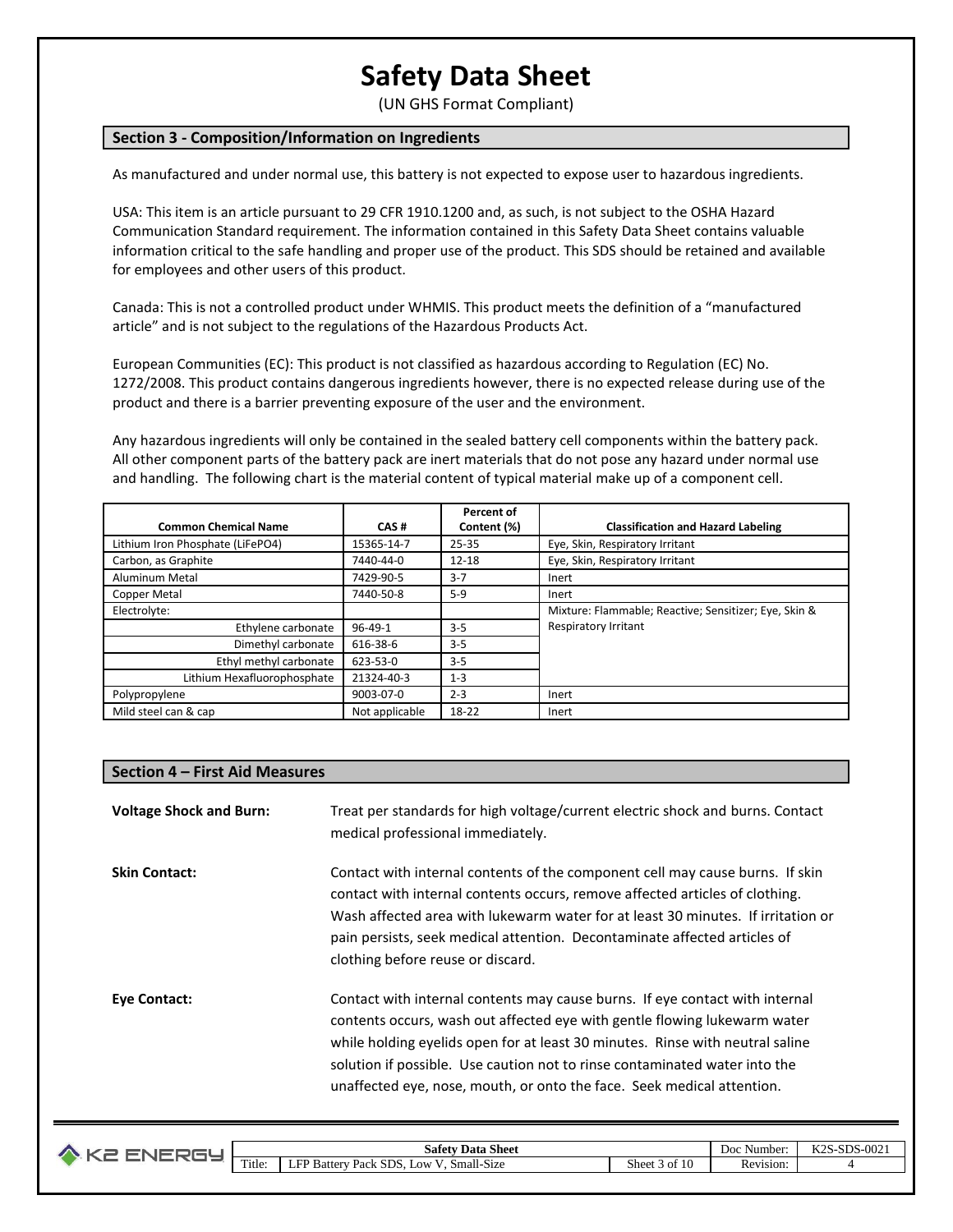(UN GHS Format Compliant)

| Inhalation: | If internal contents are inhaled, move victim to fresh air and remove source of<br>contamination from area. Seek medical advice.                                                                                                                                              |
|-------------|-------------------------------------------------------------------------------------------------------------------------------------------------------------------------------------------------------------------------------------------------------------------------------|
| Ingestion:  | If ingestion of internal contents occurs, rinse mouth thoroughly with water. DO<br>NOT INDUCE VOMITING. If vomiting occurs naturally, have victim lean forward<br>to reduce risk of aspiration and continue to rinse mouth with water. Seek<br>medical attention immediately. |
| Caution:    | In all cases evacuate the contaminated area. If irritation persists, seek medical<br>assistance at once.                                                                                                                                                                      |

### **Section 5 - Fire Fighting Measures**

| NFPA:                                                |                                                                                                                                                                                                                                                                                                                                                                                                                             |
|------------------------------------------------------|-----------------------------------------------------------------------------------------------------------------------------------------------------------------------------------------------------------------------------------------------------------------------------------------------------------------------------------------------------------------------------------------------------------------------------|
| Health:                                              | $\Omega$                                                                                                                                                                                                                                                                                                                                                                                                                    |
| Flammability:                                        | 1                                                                                                                                                                                                                                                                                                                                                                                                                           |
| Instability:                                         | 0                                                                                                                                                                                                                                                                                                                                                                                                                           |
| <b>Suitable Extinguishing Media:</b>                 | Water, carbon dioxide, dry chemical powder and foam are most effective means<br>to extinguish a battery fire                                                                                                                                                                                                                                                                                                                |
| <b>Unsuitable Extinguishing</b><br>Media:            | Not Applicable                                                                                                                                                                                                                                                                                                                                                                                                              |
| <b>Fire Fighting Procedure:</b>                      | Wear fully protective gear, including self-contained positive pressure breathing<br>apparatus, goggles, fireproofing jacket and gloves. Caution is advised during<br>application of water because burning particles may be ejected from the fire.                                                                                                                                                                           |
| <b>Unusual Fire and Explosion</b><br>Hazards:        | Exposing battery cell to excessive heat, fire or over voltage condition may cause<br>a leak, fire, hazardous vapors and hazardous decomposition products. Damaged<br>or opened cells or batteries can result in rapid heating and the release of<br>flammable vapors and potentially dangerous gases that may be heavier than air<br>and could travel along the ground or be moved by ventilation to an ignition<br>source. |
| <b>Specific Hazards from the</b><br><b>Chemical:</b> | The interaction of water or water vapor and exposed lithium<br>hexafluorophosphate (Li PF6) may result in the generation of hydrogen and<br>hydrogen fluoride (HF) gas. Contact with battery electrolyte may be irritating to<br>skin, eyes and mucous membranes. Fire will produce irritating, corrosive and/or<br>toxic gases. Fumes may cause dizziness or suffocation.                                                  |

### **Section 6 - Accidental Release Measures**

**Personal Precautions:** Hazardous material contained within the batteries cells will only be expelled if the battery is damaged or abused. If an accidental release occurs, personnel in the immediate vicinity should ensure containment measures and evacuation procedures are performed rapidly before any clean up. All non-required personnel for containment and clean up should observe the evacuation procedures.

|  |        | $\sim$<br><b>Sheet</b><br>Data<br>Safet                                                      | $T/T$ $\cap$ $\cap$<br>. ഹഹ<br>$_{\rm cnc}$<br>Number<br>Doc<br>N40<br>، د ۱ |                  |  |
|--|--------|----------------------------------------------------------------------------------------------|------------------------------------------------------------------------------|------------------|--|
|  | Title: | $\rightarrow$<br>$\sim$<br>CD T<br>ט נ<br>, Pack<br>1.0W<br>Small-Size<br>attery<br>De.<br>- | $\sim$<br>sheet<br>4 Oi                                                      | Revision:<br>nv. |  |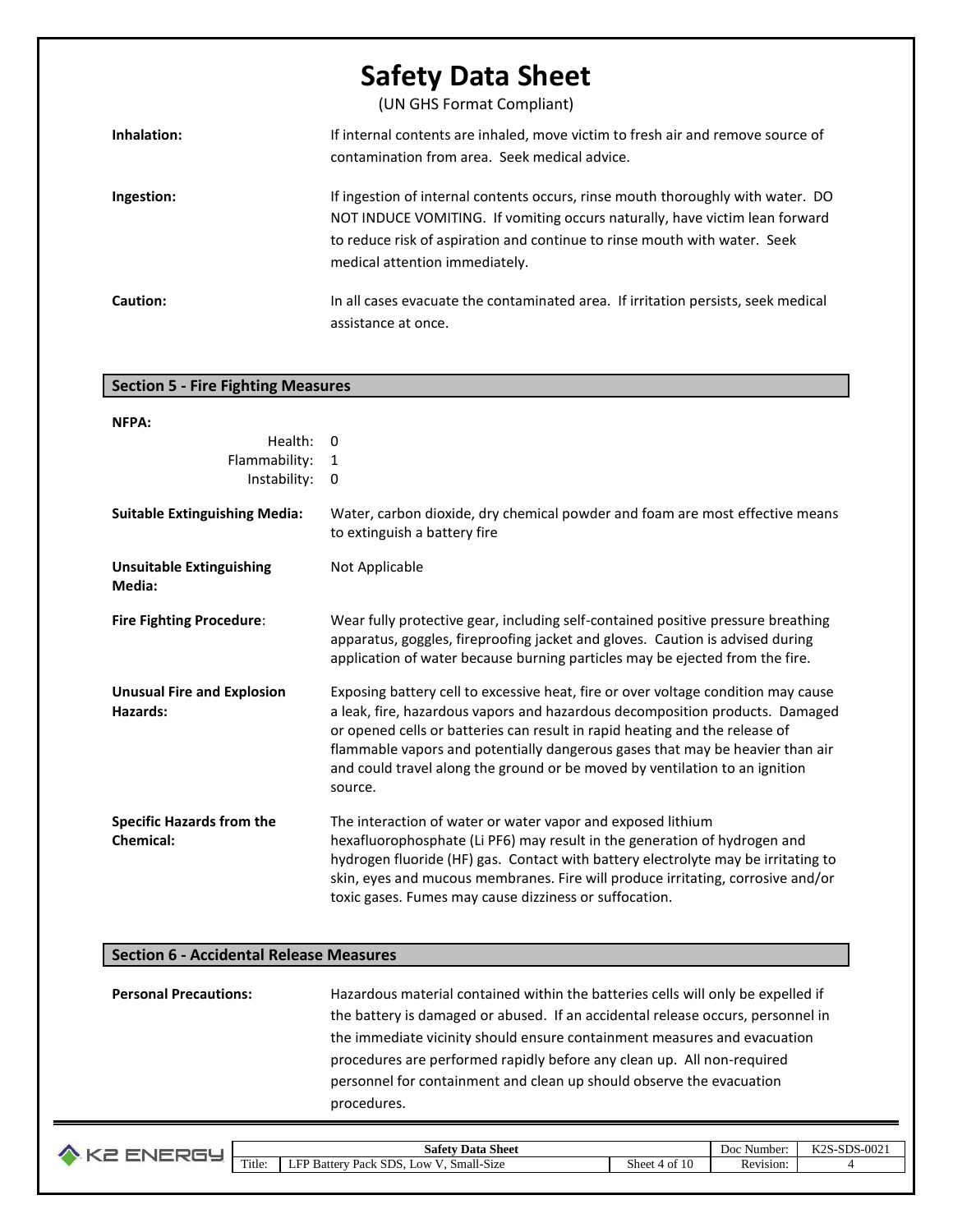(UN GHS Format Compliant)

| <b>Evacuation Procedures:</b>     | If an accidental release occurs, evacuate the area, except for required<br>containment and clean up personnel. Maintain a minimum clearance of 25<br>meters (75 feet) in all directions. Stay upwind of the release, keep out of low<br>areas, and ventilate closed areas before re-entering.                                                                                                                                           |
|-----------------------------------|-----------------------------------------------------------------------------------------------------------------------------------------------------------------------------------------------------------------------------------------------------------------------------------------------------------------------------------------------------------------------------------------------------------------------------------------|
| <b>Environmental Precautions:</b> | Prevent released material from contaminating soil or entering sewers or<br>waterways by capping drains or placing up barriers.                                                                                                                                                                                                                                                                                                          |
| <b>Containment Procedures:</b>    | Stop the release if safe to do so. Contain any spilled liquid with dry sand, earth,<br>or vermiculite. Move the damaged object to an isolated area, containment<br>chamber, or cover with a fire proof containment blanket if safe to do so. Clean<br>up spills immediately.                                                                                                                                                            |
| <b>Clean Up Procedures:</b>       | Wear adequate personal protective equipment as indicated in Section 8. Absorb<br>spilled liquid material with an inert absorbent (dry sand, earth, or vermiculite)<br>material. Collect all debris and contaminated absorbent into an acceptable<br>waste container and dispose of according to directions in Section 13. Scrub the<br>spill area with detergent and water; collect all contaminated wash water for<br>proper disposal. |

#### **Section 7 – Handling and Storage**

| <b>Handling Precautions:</b> | Do not expose battery or cell to extreme temperatures or fire. Do not<br>disassemble, crush or puncture battery. Do not overcharge or over discharge<br>the battery. Do not mix batteries of varying types or sizes. Do not connect<br>(short circuit) positive and negative terminals or place the batteries on<br>conductive metal. |
|------------------------------|---------------------------------------------------------------------------------------------------------------------------------------------------------------------------------------------------------------------------------------------------------------------------------------------------------------------------------------|
| Safe Storage                 | Insulate positive and negative terminals, when not in use, to avoid short circuit.                                                                                                                                                                                                                                                    |
| <b>Recommendations:</b>      | Ensure sufficient clearance between batteries and other surfaces. Store in a dry,<br>cool (25°C +/-5°C, 10-50% RH) and well-ventilated area. Elevated temperatures<br>can result in reduced battery life and venting of flammable liquid and gases.<br>Keep batteries away from strong oxidizers and acids. Keep out of reach of      |

### **Section 8 – Exposure Controls and Personal Protection**

children.

## **Personal Protection: Respiratory Protection:** Not necessary under normal use. In case of battery or cell rupture, use a selfcontained full face respiratory mask. **Skin Protection:** Not necessary under normal use. Wear rubber apron and Viton rubber gloves if handling a ruptured or leaking battery cell. **Eye Protection:** Not necessary under normal use. Wear safety goggles if handling a ruptured or leaking battery cell.

|        | <b>Sheet</b><br>Safety<br>Data                                | ワつぐ<br>CDO<br>D <sub>00</sub><br>Number: |           | 0.02<br>31.J3-UUZ |
|--------|---------------------------------------------------------------|------------------------------------------|-----------|-------------------|
| Title: | Small-Size<br>- -<br>ED.<br>LOW:<br>Battery<br>Pack<br>. SDS. | m<br>Sheet<br>ОI                         | Revision: |                   |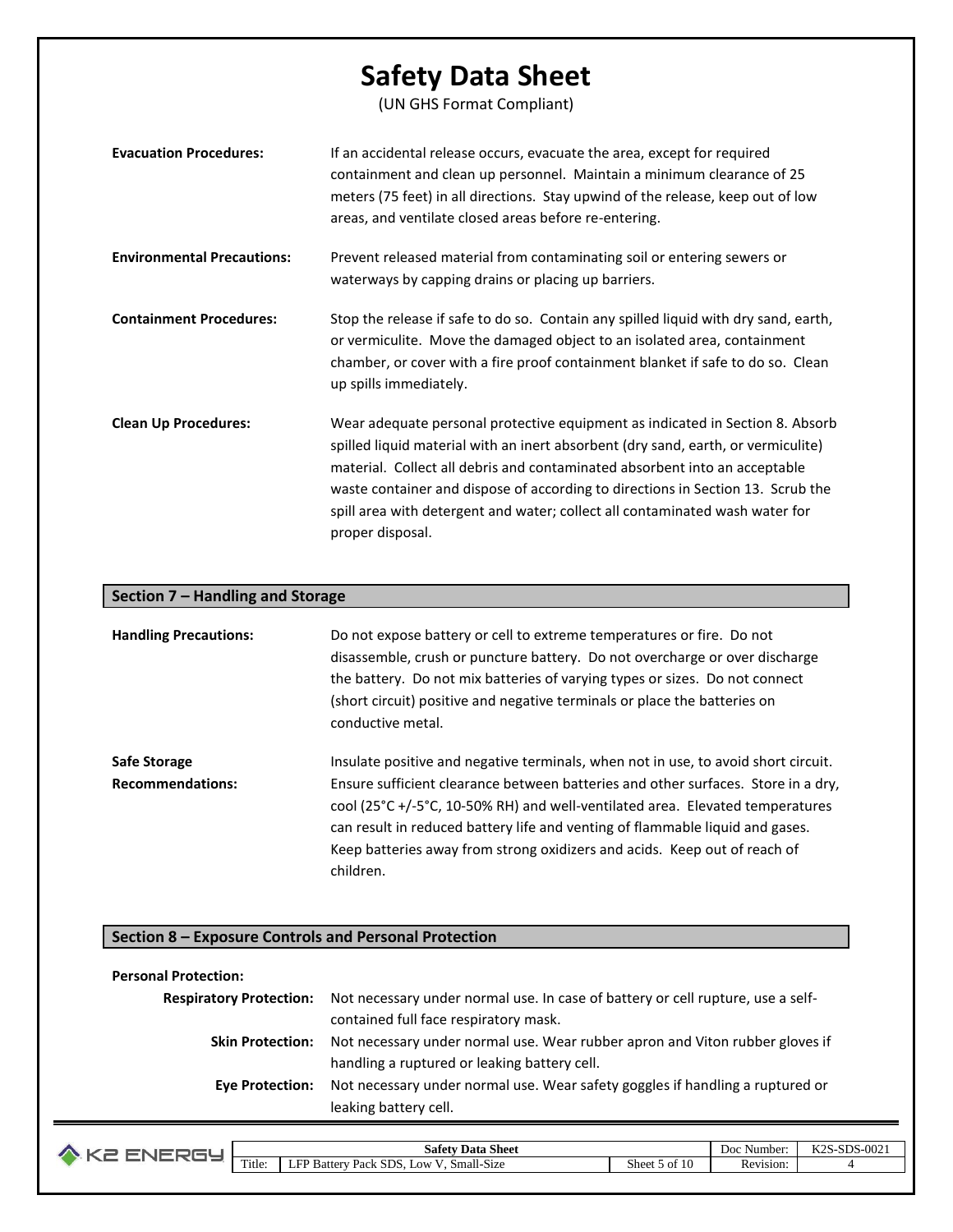(UN GHS Format Compliant)

| <b>Engineering Controls:</b> | Use local exhaust ventilation or other engineering controls to control sources of<br>dust, mist, fume and vapor.                                                                         |
|------------------------------|------------------------------------------------------------------------------------------------------------------------------------------------------------------------------------------|
| <b>Exposure Limits:</b>      | Exposures to hazardous substances are not expected when product is used for<br>its intended purpose. In the event of cell rupture or disassembly the following<br>exposure limits apply. |

| <b>Common Chemical Name/General Name</b> | <b>OSHA PEL-TWA</b>             | ACGIH (2010) TLV-TWA            |
|------------------------------------------|---------------------------------|---------------------------------|
| Lithium Iron Phosphate                   | 10.0 mg/m3 (as iron fume)       | 5.0 mg/m3 (as iron fume)        |
| Electrolyte                              | Not Established                 | Not Established                 |
| Carbon, As Graphite                      | 5.0 mg/m3 (respirable fraction) | 2.0 mg/m3 (respirable fraction) |
|                                          |                                 |                                 |
| $N = + - -$                              |                                 |                                 |

Notes:

OSHA: Occupational Safety and Health Administration

PEL-TWA: Permissible Exposure Limits-Time Weighted Average Concentration

ACGIH: American Council of Government Industrial Hygienists

TLV-TWA: Threshold Limit Value-Time Weighted Average Concentration

### **Section 9 – Physical and Chemical Properties**

| Appearance:                          | Battery        | <b>Physical State:</b>                  | Solid          |
|--------------------------------------|----------------|-----------------------------------------|----------------|
| Color:                               | Not Applicable | pH:                                     | Not Applicable |
| Odor Type:                           | Odorless       | Odor Threshold:                         | Not Applicable |
| Melting Point:                       | Not Applicable | Freezing Point:                         | Not Applicable |
| <b>Boiling Point:</b>                | Not Applicable | <b>Boiling Range:</b>                   | Not Applicable |
| Flash Point and Method (C°):         | Not Applicable | Evaporative Rate: (n-Butyl Acetate = 1) | Not Applicable |
| Flammability:                        | Not Applicable | Flammability/Explosive Limits (%):      | Not Applicable |
| <b>Oxidizing Properties:</b>         | Not Applicable | Viscosity:                              | Not Applicable |
| Relative Density:                    | Not Applicable | Auto Ignition Temperature (C°):         | Not Applicable |
| Solubility in Water:                 | Insoluble      | Vapor Pressure: (mm Hg @ 20 C°)         | Not Applicable |
| Water/ Oil Distribution Coefficient: | Not Applicable | Vapor Density: (Air = 1)                | Not Applicable |
| Decomposition Temperature:           | Not Applicable |                                         |                |

### **Section 10 – Stability and Reactivity**

| <b>Reactivity:</b>              | Not Available                                                           |
|---------------------------------|-------------------------------------------------------------------------|
| <b>Chemical Stability:</b>      | Stable under normal use.                                                |
| Other:                          |                                                                         |
| <b>Possibility of Hazardous</b> | Hydrogen fluoride gas may be produced in reaction with water.           |
| <b>Reactions:</b>               |                                                                         |
| <b>Conditions to Avoid:</b>     | Avoid exposing battery to high temperatures. Do not incinerate, deform, |
|                                 | mutilate, crush, pierce, short circuit or disassemble.                  |
| <b>Incompatible Materials:</b>  | Not Applicable                                                          |
| <b>Hazardous Decomposition</b>  | Combustible vapors may be released if exposed to fire.                  |
| <b>Products:</b>                |                                                                         |

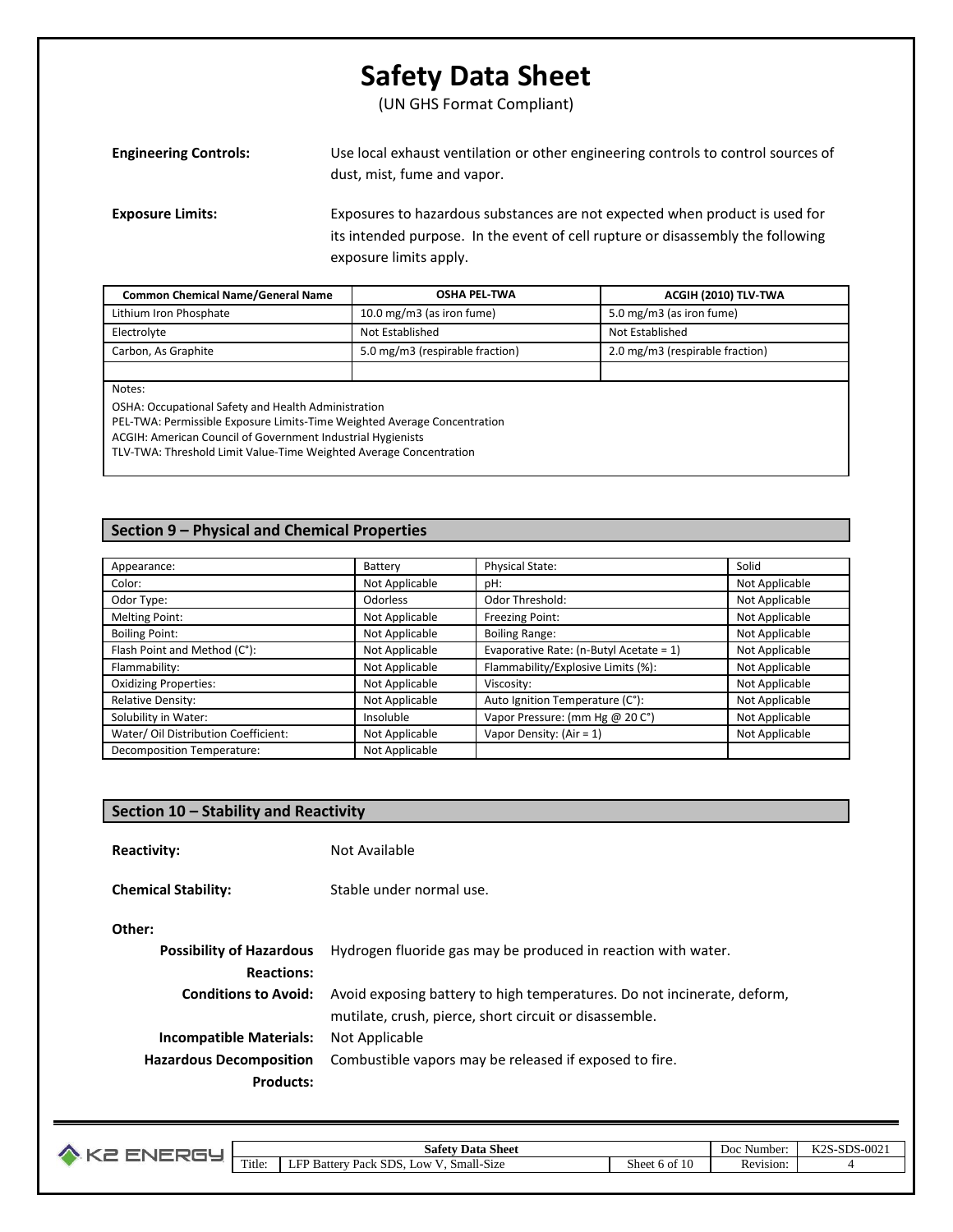(UN GHS Format Compliant)

## **Section 11 – Toxicological Information**

| <b>Short and Long Term Exposure</b>              |                                                                                    |
|--------------------------------------------------|------------------------------------------------------------------------------------|
| <b>Effect Information:</b>                       |                                                                                    |
| Inhalation:                                      | Toxicity data and effects of inhalation exposure are not available. Not a likely   |
|                                                  | route of exposure under normal use.                                                |
| Ingestion:                                       | Toxicity data and effects of ingestion exposure are not available. Not a likely    |
|                                                  | route of exposure under normal use.                                                |
| <b>Skin Contact:</b>                             | Toxicity data and effects of skin contact exposure are not available. Not a likely |
|                                                  | route of exposure under normal use.                                                |
| <b>Eye Contact:</b>                              | Toxicity data and effects of eye contact exposure are not available. Not a likely  |
|                                                  | route of exposure under normal use.                                                |
|                                                  |                                                                                    |
| <b>Other Toxicity and Effect</b><br>Information: |                                                                                    |
|                                                  |                                                                                    |
| Irritation:                                      | Risk of irritation only occurs if battery cells are mechanically, thermally or     |
|                                                  | electrically damaged and the enclosure is compromised. If this occurs, irritation  |
|                                                  | to the skin, eyes, and respiratory tract may occur.                                |
| <b>Neurological Effects:</b>                     | No information is available at this time.                                          |
| Sensitization:                                   | The nervous system and organs may be sensitized by exposure to a damaged or        |
|                                                  | compromised battery cell enclosure.                                                |
| Teratogenicity:                                  | No information is available at this time.                                          |
| <b>Reproductive Toxicity:</b>                    | No information is available at this time.                                          |
| <b>Mutagenicity (Genetic Effects):</b>           | No information is available at this time.                                          |
| <b>Toxicologically Synergistic</b>               | No information is available at this time.                                          |
| <b>Materials:</b>                                |                                                                                    |
| Carcinogenicity:                                 | Normal use will not result in exposure to substances that are considered human     |
|                                                  | carcinogens by IARC (International Agency for Research on Cancer), ACGIH           |
|                                                  | (American Conference of Governmental Industrial Hygienists), OSHA or NTP           |
|                                                  | (National Toxicology Program).                                                     |

|  |                | Data Sheet<br>safety.                                              |                   | . .<br>Number<br>Doc | エፘへぴ<br>000<br>CDO<br>ാ-ചാം-ശാ∠.<br>N40 |
|--|----------------|--------------------------------------------------------------------|-------------------|----------------------|-----------------------------------------|
|  | $-1$<br>Title: | Small-Size<br>ED E<br>SDS.<br><b>B</b> atter<br>. LOW<br>Pack<br>⊷ | n.<br>Sheet<br>ΩŤ | -<br>Revision:       |                                         |
|  |                |                                                                    |                   |                      |                                         |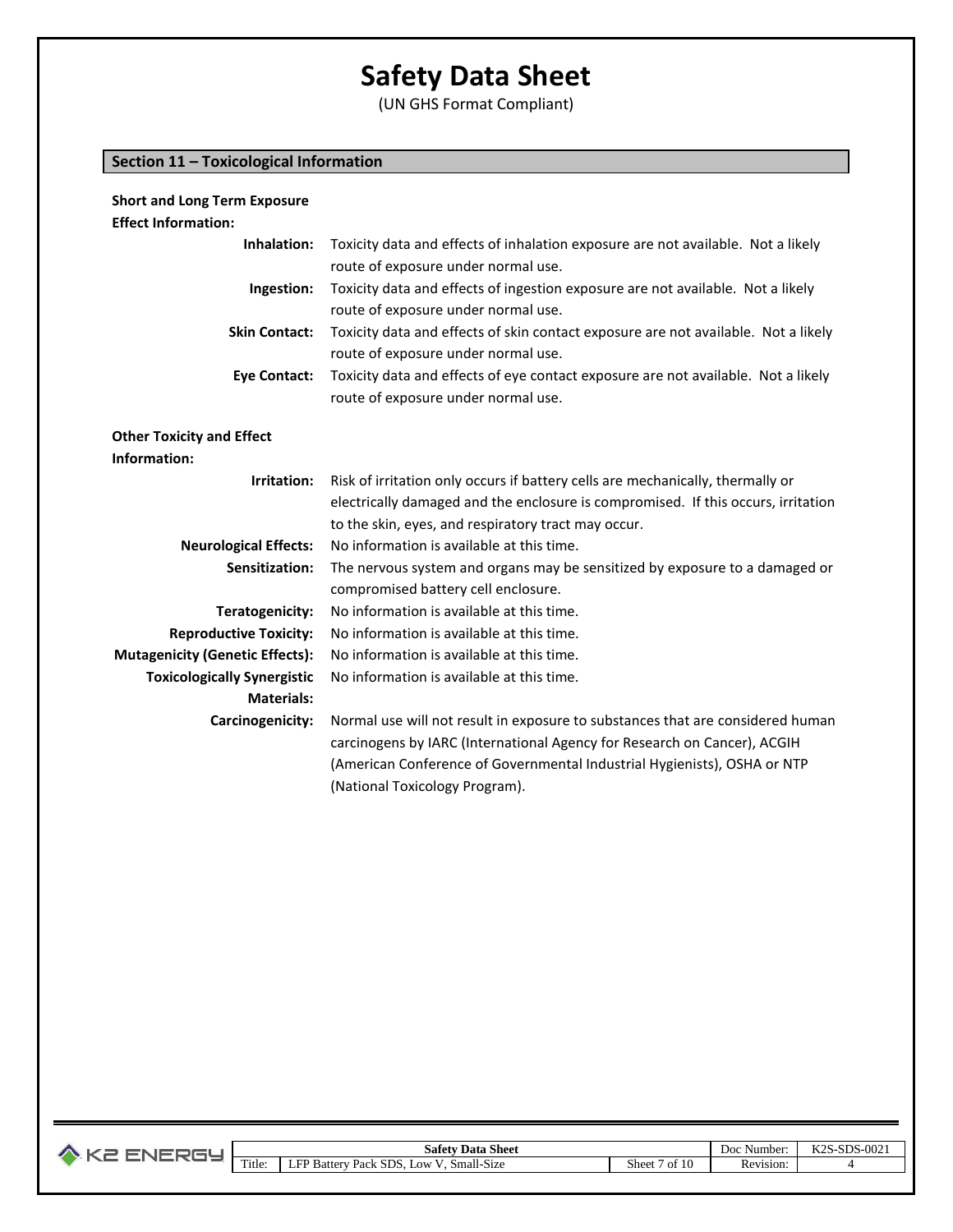(UN GHS Format Compliant)

| Section 12 - Ecological Information   |                                                                                                                                                                                                                                                                                                                              |  |
|---------------------------------------|------------------------------------------------------------------------------------------------------------------------------------------------------------------------------------------------------------------------------------------------------------------------------------------------------------------------------|--|
| <b>Bioaccumulative potential:</b>     | Not available.                                                                                                                                                                                                                                                                                                               |  |
| <b>Persistence and degradability:</b> | Not available.                                                                                                                                                                                                                                                                                                               |  |
| <b>Mobility:</b>                      | Not available.                                                                                                                                                                                                                                                                                                               |  |
| <b>Ecotoxicity:</b>                   | Not available.                                                                                                                                                                                                                                                                                                               |  |
| <b>Other Adverse Effects:</b>         | Not available.                                                                                                                                                                                                                                                                                                               |  |
|                                       |                                                                                                                                                                                                                                                                                                                              |  |
| Section 13 - Disposal Considerations  |                                                                                                                                                                                                                                                                                                                              |  |
| <b>Waste Disposal Method:</b>         | Lithium Iron Phosphate as a battery chemistry uses no heavy metals during the<br>manufacturing and is to be considered non-toxic and is approved for landfill<br>disposal. Recycling is encouraged. Do NOT dump into sewage or water bodies.<br>Dispose of in accordance with local, state and federal laws and regulations. |  |
| <b>Special Precautions:</b>           | Discharge batteries fully and cap terminals before disposal. Handle according to<br>Section 7 and Section 8 to minimize exposure.                                                                                                                                                                                            |  |
| <b>Regional Regulations:</b>          |                                                                                                                                                                                                                                                                                                                              |  |
| USA:                                  | Dispose of in accordance with local, state and federal laws and regulations.                                                                                                                                                                                                                                                 |  |
| Canada:                               | Dispose of in accordance with local, state and federal laws and regulations.                                                                                                                                                                                                                                                 |  |
| EC:                                   | Dispose of in accordance with relevant EC Directives and national, regional, or<br>local regulations. Use appropriate code from European Waste Catalogue (EWC)<br>for disposal within the EC,                                                                                                                                |  |
| Other:                                | Dispose of in accordance with local, state and federal laws and regulations.                                                                                                                                                                                                                                                 |  |

### **Section 14 – Transport Information**

K2 Energy Products listed in Section 1 are designed to comply with standard international shipping regulations including the UN Recommendations on the Transport of Dangerous Good; the IATA Dangerous Goods Regulations; the International Maritime Dangerous Goods Code; and the US DOT Regulations for the safe transportation of lithium batteries.

| <b>ICAO Classification:</b>                    | (International Civil Aviation Organization)                                                         |
|------------------------------------------------|-----------------------------------------------------------------------------------------------------|
| UN Number:                                     | UN3480                                                                                              |
| UN Proper Shipping Name: LITHIUM ION BATTERIES |                                                                                                     |
| <b>Transport Hazard Class: Class 9</b>         |                                                                                                     |
|                                                | <b>Notes and Exceptions:</b> Packaging, markings, and documentation requirements are defined in the |

|                | $\sim$<br>Sheet<br>Data<br>safety                                                                                           |               | Number<br>Doc    | $-002$<br>$T/T$ $\cap$ $\cap$<br><b>SDS</b><br>$-511.7$<br>n Zo |
|----------------|-----------------------------------------------------------------------------------------------------------------------------|---------------|------------------|-----------------------------------------------------------------|
| $-$<br>l'itle: | $\ddot{\phantom{0}}$<br>$\sim$<br>$\sim$<br><b>SDS</b><br>$\blacksquare$<br>0.0W<br>. Small-Size<br>Battery<br>⊥FP.<br>Pack | Shee.<br>8 of | 'evision:<br>KC. |                                                                 |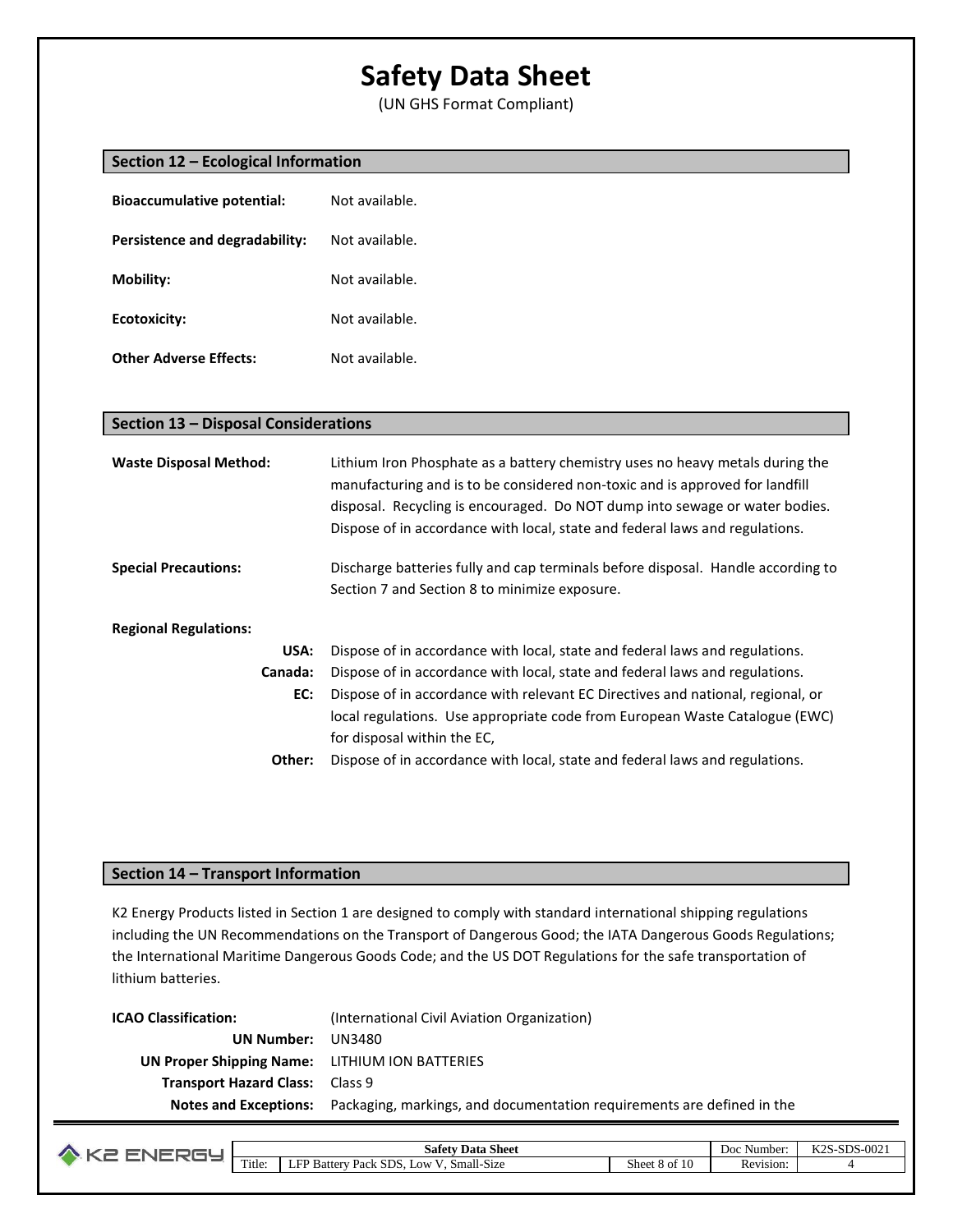|                                 | <b>Safety Data Sheet</b><br>(UN GHS Format Compliant)                                                                                                                                                                                                                                                                                                                               |
|---------------------------------|-------------------------------------------------------------------------------------------------------------------------------------------------------------------------------------------------------------------------------------------------------------------------------------------------------------------------------------------------------------------------------------|
|                                 | International Air Transport Association (IATA) Dangerous Goods Regulations<br>(DGR) Packing Instructions 965.<br>In some cases, excepted cells and batteries are allowed to be transported<br>internationally without Class 9 packaging and in some circumstances markings,<br>but must conform to other requirements as stipulated in Packing Instructions<br>965 of the IATA DGR. |
| <b>IMDG Classification:</b>     | (International Maritime Dangerous Goods)                                                                                                                                                                                                                                                                                                                                            |
| <b>UN Number:</b>               | <b>UN3480</b>                                                                                                                                                                                                                                                                                                                                                                       |
| <b>UN Proper Shipping Name:</b> | LITHIUM ION BATTERIES                                                                                                                                                                                                                                                                                                                                                               |
| <b>Transport Hazard Class:</b>  | Class 9                                                                                                                                                                                                                                                                                                                                                                             |
| <b>Notes and Exceptions:</b>    | Packaging, markings, and documentation requirements are defined in the IMDG<br>code Packing Instructions P903.                                                                                                                                                                                                                                                                      |
|                                 | In some cases, excepted cells and batteries are allowed to be transported                                                                                                                                                                                                                                                                                                           |
|                                 | internationally without Class 9 packaging and in some circumstances markings,                                                                                                                                                                                                                                                                                                       |
|                                 | but must conform to Special Provision 188 under the IMDG code.                                                                                                                                                                                                                                                                                                                      |
| <b>U.S. HMR Classification:</b> | (United States Hazardous Materials Regulations)                                                                                                                                                                                                                                                                                                                                     |
| <b>UN Number:</b>               | <b>UN3480</b>                                                                                                                                                                                                                                                                                                                                                                       |
| <b>UN Proper Shipping Name:</b> | LITHIUM ION BATTERY                                                                                                                                                                                                                                                                                                                                                                 |
| <b>Transport Hazard Class:</b>  | Class 9                                                                                                                                                                                                                                                                                                                                                                             |
| <b>Notes and Exceptions:</b>    | Packaging, markings, and documentation requirements are defined in Title 49 of                                                                                                                                                                                                                                                                                                      |
|                                 | the Code of Federal Regulations (CFR), Section 173.185. of the U.S. HMR.                                                                                                                                                                                                                                                                                                            |
|                                 | In some cases, excepted cells and batteries are allowed to be transported within                                                                                                                                                                                                                                                                                                    |
|                                 | the US without Class 9 packaging and markings, but must conform to other                                                                                                                                                                                                                                                                                                            |
|                                 | requirements as stipulated in the 49 CFR Section 173.185(c) of the U.S. HMR.                                                                                                                                                                                                                                                                                                        |

## **Section 15 – Regulatory Information**

**USA**

| UJM    |                            |                                                                                |
|--------|----------------------------|--------------------------------------------------------------------------------|
|        | <b>OSHA HCS</b>            | This SDS complies with requirements of the Hazard Communication Standard       |
|        |                            | $(HCS)$ 29 CFR 1910.1200 $(g)$ and Appendix D.                                 |
|        | <b>EPA TSCA Status:</b>    | All ingredients in the product are listed on the TSCA inventory.               |
|        | <b>EPA SARA Title III:</b> |                                                                                |
|        | Sec. 302/304:              | None                                                                           |
|        | Sec. 311/312:              | None                                                                           |
|        | Sec. 313:                  | None                                                                           |
|        | <b>EPA CERCLA RQ:</b>      | None                                                                           |
|        | <b>California Prop 65:</b> | This product does not contain chemicals known to the State of California to    |
|        |                            | cause cancer or reproductive toxicity.                                         |
| Canada |                            | This product has been classified in accordance with the hazard criteria of the |
|        |                            | Controlled Products Regulations and the SDS contains all the information       |
|        |                            |                                                                                |

| . . |                  | $\sim$<br><b>Shee</b><br>safety<br>Data                                              |               | $-$<br>.\umber<br>Doc | 0.021<br>$  -$<br>$\alpha$<br>レハーハリム |
|-----|------------------|--------------------------------------------------------------------------------------|---------------|-----------------------|--------------------------------------|
|     | $\sim$<br>Title: | 11 <sub>0</sub><br>$C^{\mathsf{nc}}$<br>. OW<br>Small-S1ze<br>Battery<br>Pack<br>נור | Sheet<br>9 of | -<br>vision:          |                                      |